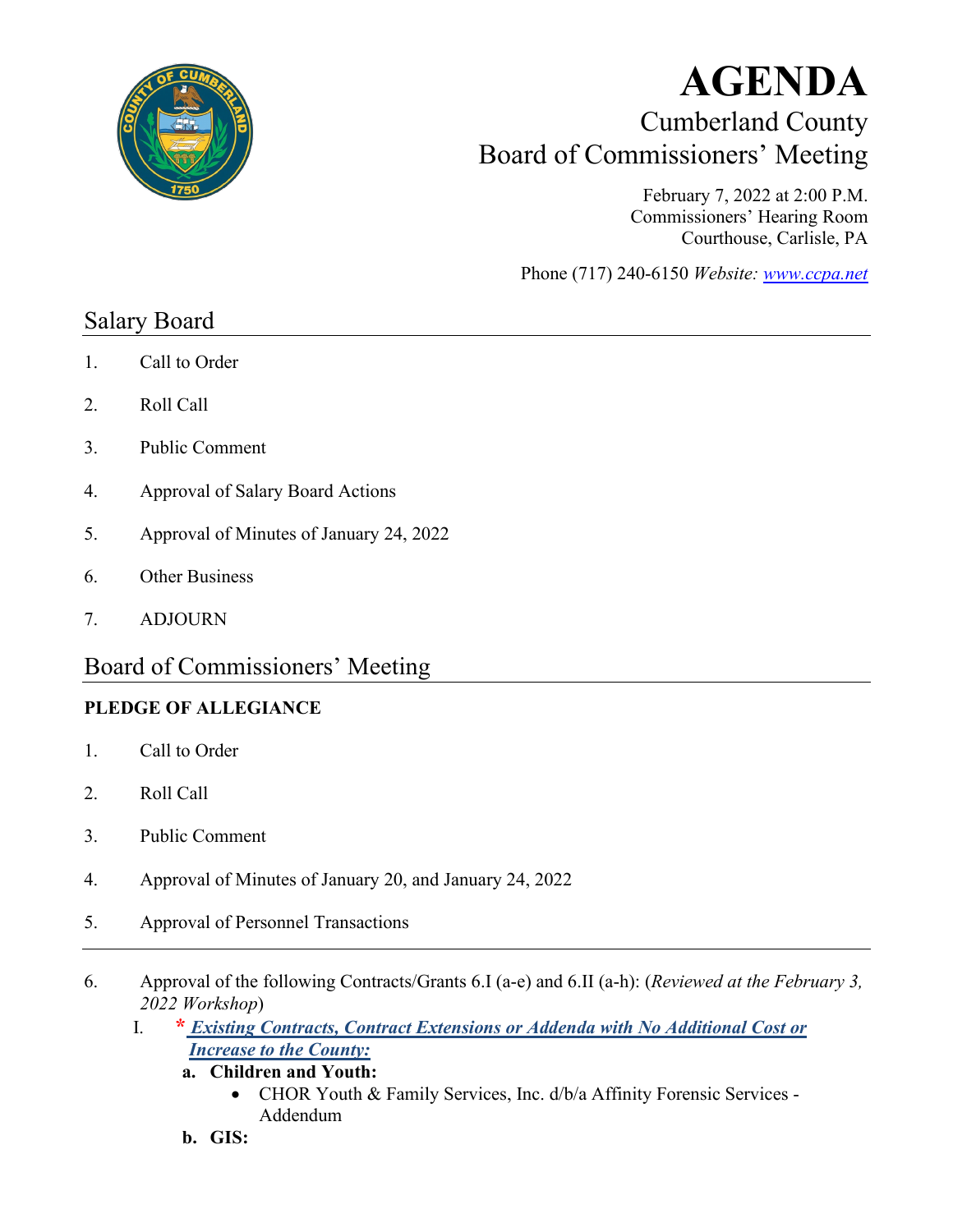- Esri
- **c. MH/IDD:**

*Early Intervention FY 2022-2023*

- McLaren's Sweep-N-Shine
- **d. Prison:** 
	- PA District Attorneys Institute
- **e. Public Safety:**
	- Kova Corp Addendum
- II. **\*** *New Contracts, Vendors, Services, Grants and Contracts with Increases/Decreases to the County:*
	- **a. Aging:** 
		- United Disabilities Services
		- Golden Hearts Home Health LLC
		- Jesus Loves You Ministries, Inc. Addendum

## **b. Children and Youth:**

- Affinity Forensic Services, LLC d/b/a Pennsylvania Forensic Associates
- The Devereux Foundation d/b/a Devereux Advanced Behavioral Health
- Perseus House, Inc
- ChildFirst Services, Inc.
- **c. CNRC:** 
	- RKL, LLP
- **d. Conservation District:** 
	- Pennsylvania Association of Conservation Districts Grant Application of \$2,000

## **e. Liquid Fuels/Finance:**

- HRG Addendum
- Lobar Site Development Addendum

## **f. MH/IDD:**

*Intellectual and Developmental Disabilities FY 2021-2022*

- Saundra L. Bowen
- *Mental Health FY 2021-2022*
	- PCCD Grant Acceptance of \$46,410.00
- **g. Public Safety:** 
	- PEMA Grant Acceptance of \$5,262.00
- **h. Recycling & Waste:**
	- PA Department of Environment Protection Grant Application of \$49,031.72
- 7. Discussion and Approval of the Contract Continuation for Human Resources between Cumberland County and Randstad (Holly Sherman)
- 8. Discussion and Motion to Reaffirm the Contract between Cumberland County and Infinite Healthcare Services LLC (Stacy Snyder)
- 9. Approval of the Recommendation of Award to JVI Group, Inc. for a Unit Price Bid Amount of \$2,271,585.71 and Further Authorizing the Planning Director to Work with the County Solicitor to Execute Construction Contracts and Issue the Notice to Proceed for the Project (*Reviewed at the February 3, 2022 Workshop*)